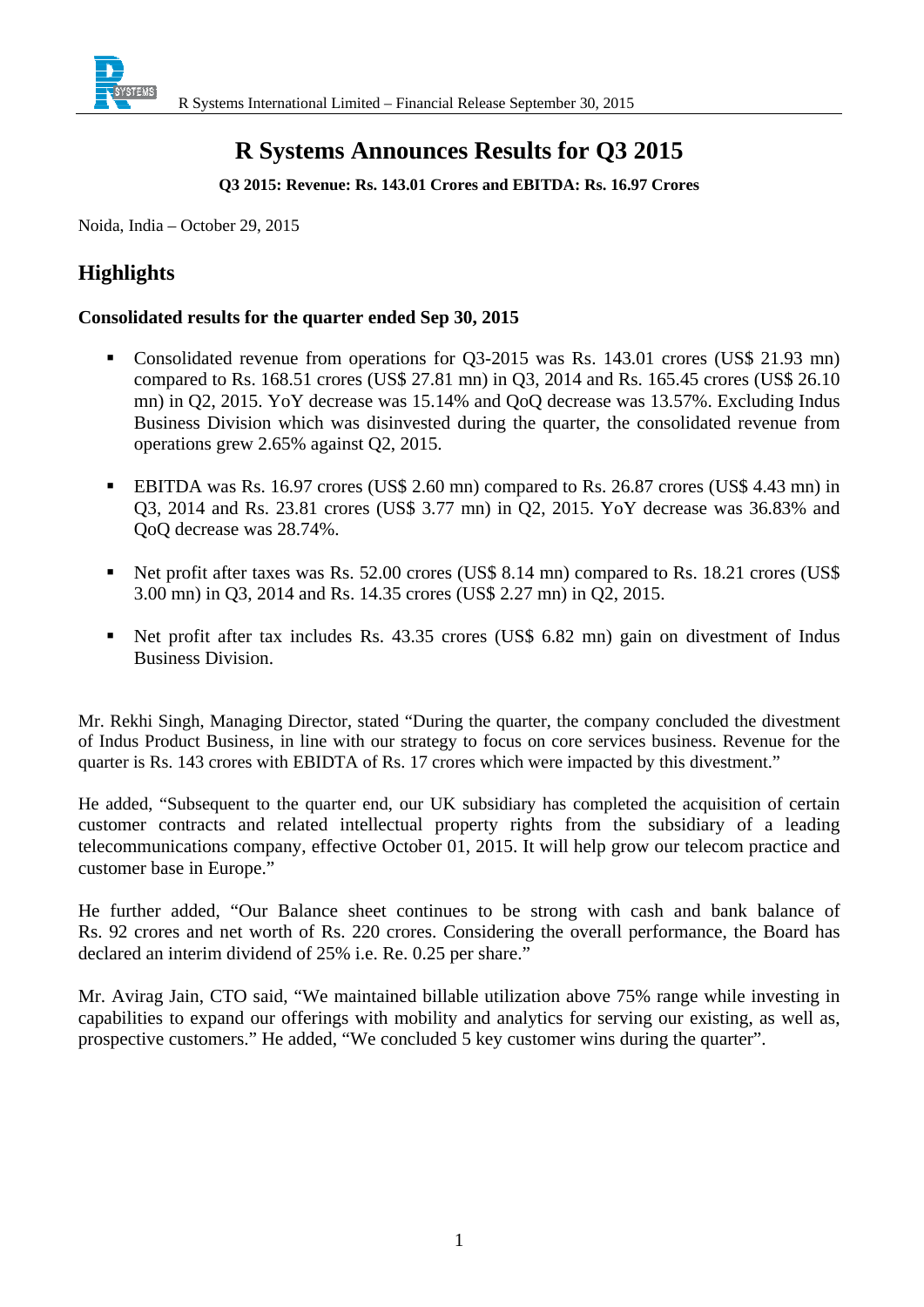

#### **Key Operational Highlights for the Quarter**

R Systems' core service offerings include Outsourced Product Engineering, sold under our brand of iPLM (Integrated Product Life Cycle Management) IT and ITES services. Our iPLM IT Services are designed to help software product development companies accelerate their time-to-market, make our customers more competitive and increase product life spans. Our key ITES services include customer care and technical support, managed services, NOC support, high-end quality process management, and revenue and claims management. These are delivered in multiple languages through our global delivery model.

Further, R Systems' Singapore subsidiary ECnet® addresses supply chain, warehousing and inventory management. ECnet also operates as Infor Gold-certified channel partner for reselling and implementing several enterprise solutions, including enterprise resource planning, warehouse management, corporate performance management and business intelligence etc.

R Systems' recent acquisition, IBIZ, is a Microsoft Gold-certified partner and is specialized in Microsoft business management solution suites, including enterprise resource planning, customer relationship management, point of sales, mobility, business intelligence and portals.

Our services and solutions span five major verticals including Telecom & Digital Media, Banking & Finance, Healthcare, Manufacturing & Logistics, and Government Services.

The quarter concluded with 5 key wins with strong pipeline across the business verticals and geographies. The brief of these significant wins are listed below:

A global leader providing value driven corporate payment solutions across a wide spectrum of industries has selected R Systems through its New Zealand business unit for development of an automated testing framework to support multiple applications development in various technologies. This framework will enable client to test end-to-end functionalities.

A USA-based innovator in digital media services, specializing in event content capture and its distribution worldwide, has engaged R Systems for development of a new EVO product for capturing live events through customized workflows.

A USA-based corporation offering innovative financing solutions for renewable energy and energy efficiency projects has engaged R Systems to develop a solution that provides a single UI window to serve its customers across commercial, industrial and multifamily properties financing. This will enhance its productivity in customer handing and management and also expand its operations.

A Singapore-based listed company manufacturing customised precision machine parts and components has given a mandate to our subsidiary, ECnet Limited, for implementation of Infor Syteline ERP System to automate its key business processes.

A company operating retail businesses across Indonesia, in both duty free and duty paid, has engaged R Systems' subsidiary IBIZ to implement a retail solution to automate their retail front-end operations and business intelligence for overview of operations and decision-making.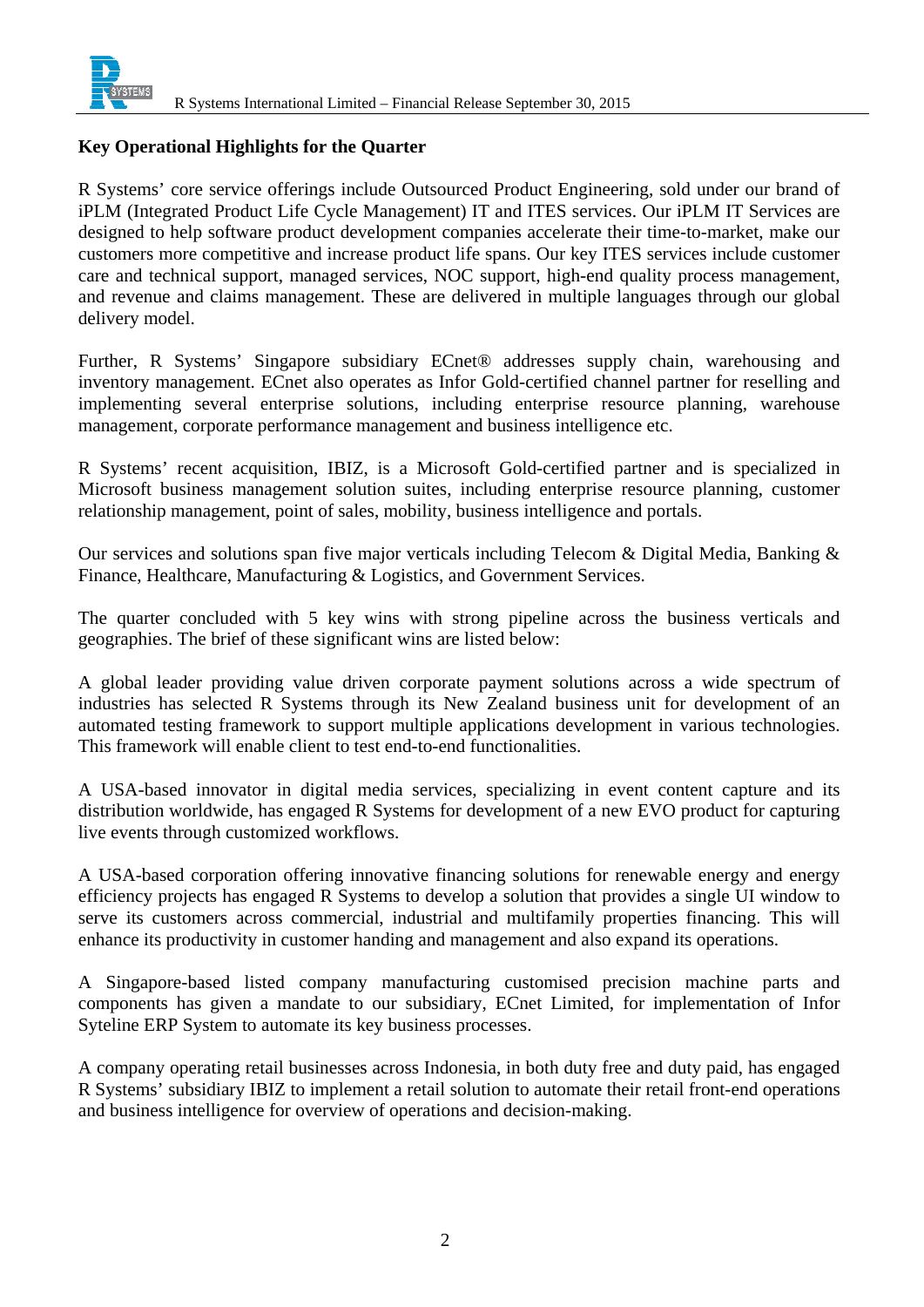

#### **Other Corporate Matters and Interim Dividend**

On June 27, 2015, the Company has entered into a Business Transfer Agreement (BTA) for transfer of Indus Business Unit to a wholly owned subsidiary namely, R Systems Products & Technologies Private Limited ("RSPTPL"), on a going concern basis by way of slump sale, for consideration of Rs. 78.39 crores to be discharged by RSPTPL through issuance of 60,000,003 equity shares of Re. 1/ each at a premium of Rs. 6.23 per share and 35,026 compulsorily redeemable debentures of Rs. 10,000 each, on the terms and conditions agreed in BTA. The Company also entered into 'Share Purchase Agreement' (SPA) with BD Capital Partners Ltd. ("BDC"), a Mauritius-based company on June 27, 2015, to sell 93% of its equity share in RSPTPL to BDC for a consideration of Rs 44.32 crores (USD 7 million). Subject to the satisfaction of certain conditions, BDC has also agreed to purchase the balance 7% equity shares for a consideration up to Rs 6.55 crores (USD 1 mn). The Company will continue to hold the compulsorily redeemable debentures having an aggregate face value of Rs 35.03 crores, in accordance with the terms of the BTA. The Company has closed the BTA and SPA on July 07, 2015.

The gain on sale of Indus Business Unit including the gain on sale of aforesaid equity share in RSPTPL, amounting to Rs. 56.61 crores, is disclosed as 'Exceptional Item' for the quarter and the nine months ended September 30, 2015. The income tax attributable to aforesaid gains amounting to Rs. 13.26 crores is included in 'Current Tax'.

On August 07, 2015, Computaris International Limited, a UK subsidiary of the Company, has entered into an Assets Purchase Agreement for acquisition of certain customer contracts and related intellectual property rights from the subsidiary of a leading European telecommunication company for a maximum consideration of Euro 0.70 million on fulfilment of certain conditions. Subsequent to the quarter ended September 30, 2015, Computaris International Limited has completed the aforesaid business acquisition, effective October 1, 2015.

The Board of Directors at its meeting held on October 29, 2015, has declared third interim dividend of Rs. 0.25 per equity share (i.e. 25% on equity share of par value of Re. 1/-).

### **Liquidity and Shareholder Funds**

Total Consolidated Cash and bank balance, including bank deposits and liquid debt funds, as on September 30, 2015, was Rs. 92.22 crores, compared to Rs. 116.77 crores as on June 30, 2015. Total shareholder funds as on September 30, 2015, were Rs. 220.20 crores compared to Rs. 171.33 crores as on June 30, 2015.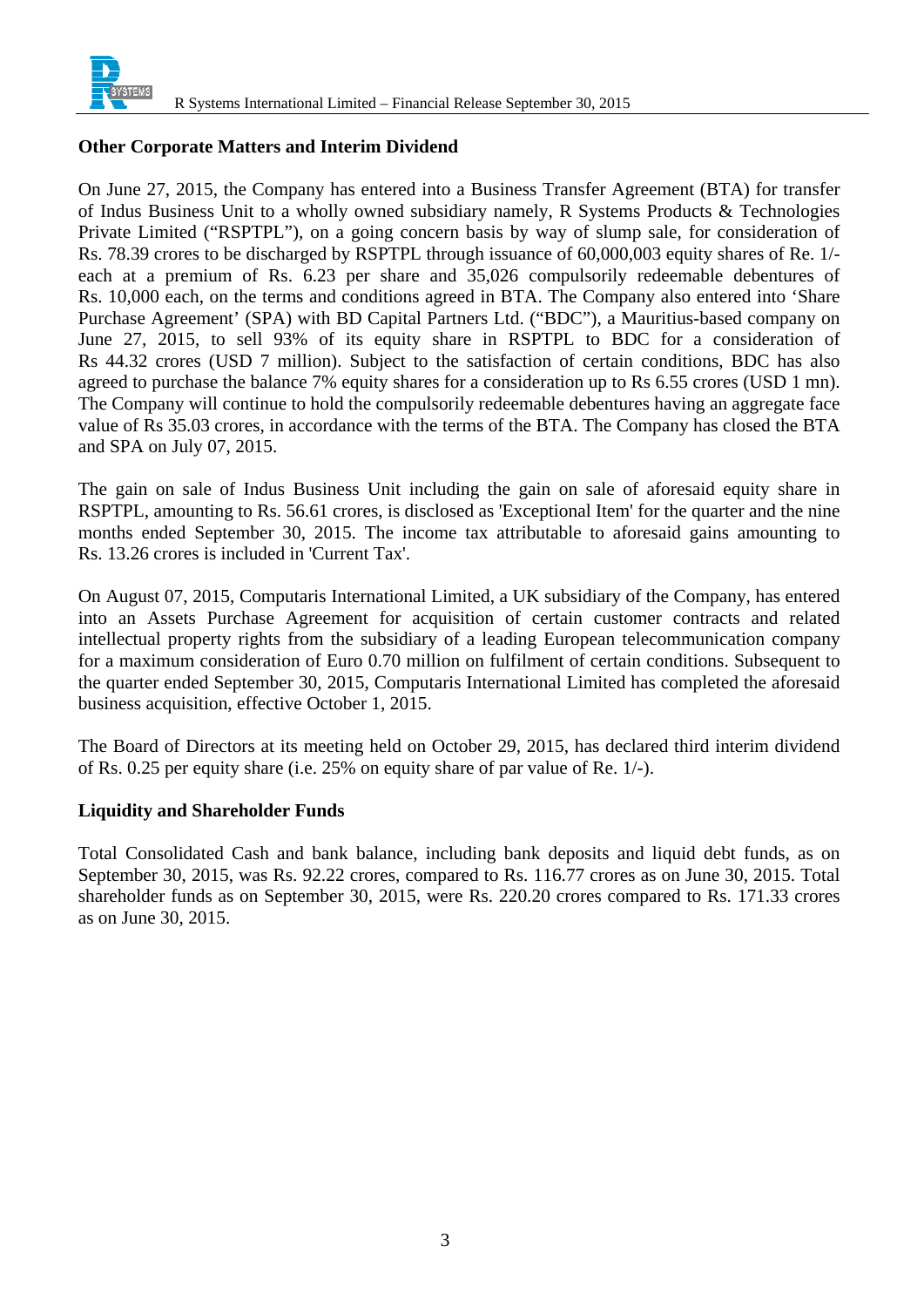

## **Consolidated Profit & Loss Statement (Un-audited) for the Quarter Ended September 30, 2015 (***As per Indian GAAP)*

|                         | (Figures in mn, except per share data)                              |                                 |          |                                         |
|-------------------------|---------------------------------------------------------------------|---------------------------------|----------|-----------------------------------------|
| Sr. No.                 | <b>Particulars</b>                                                  | <b>Quarter Ended</b><br>Sep 30, |          | <b>Quarter Ended</b><br><b>June 30,</b> |
|                         |                                                                     | 2015                            | 2014     | 2015                                    |
| $\mathbf{1}$            | <b>Income</b>                                                       |                                 |          |                                         |
| 1.1                     | Income from operations                                              | 1,430.09                        | 1,685.15 | 1,654.53                                |
| 1.2                     | Other operating income                                              | 6.08                            | 9.43     | 8.34                                    |
|                         | <b>Total</b>                                                        | 1,436.17                        | 1,694.58 | 1,662.87                                |
| $\overline{2}$          | <b>Expenditure</b>                                                  |                                 |          |                                         |
| 2.1                     | Employee benefits expense                                           | 852.09                          | 994.68   | 954.78                                  |
| 2.2                     | Depreciation and amortisation expense                               | 26.88                           | 28.48    | 34.45                                   |
| $\overline{2.3}$        | Traveling and conveyance                                            | 70.45                           | 86.10    | 100.91                                  |
| 2.4                     | Communication costs                                                 | 19.96                           | 22.31    | 20.63                                   |
| 2.5                     | Legal and professional expenses (including subcontract<br>expenses) | 153.58                          | 197.74   | 165.87                                  |
| 2.6                     | Provision for doubtful debts and advances (net)                     | (0.55)                          |          | 4.54                                    |
| 2.7                     | Other expenditure                                                   | 162.82                          | 115.82   | 167.73                                  |
|                         | <b>Total expenditure</b>                                            | $\overline{1,}285.23$           | 1,445.13 | 1,448.91                                |
| $\overline{\mathbf{3}}$ | Profit from operations before other income and finance<br>cost      | 150.94                          | 249.45   | 213.96                                  |
| $\overline{4}$          | Other income                                                        | 17.04                           | 7.73     | 11.25                                   |
| 5                       | Profit from operations before finance cost                          | 167.98                          | 257.18   | 225.21                                  |
| 6                       | Finance cost                                                        | 2.33                            | 2.67     | 2.20                                    |
| $\overline{7}$          | Profit from ordinary activities before exceptional items            | 165.65                          | 254.51   | 223.01                                  |
| $8\,$                   | <b>Exceptional</b> items                                            | 566.14                          | 26.09    |                                         |
| $\overline{9}$          | Profit before tax                                                   | 731.79                          | 280.60   | 223.01                                  |
| 10                      | <b>Provision for tax</b>                                            |                                 |          |                                         |
| 10.1                    | Current tax                                                         | 197.76                          | 99.01    | 87.59                                   |
| 10.2                    | Deferred tax charge / (credit)                                      | 14.07                           | (0.51)   | (8.03)                                  |
|                         | <b>Total tax expense</b>                                            | 211.83                          | 98.50    | 79.56                                   |
| 11                      | Net profit after tax                                                | 519.96                          | 182.10   | 143.45                                  |
| 12                      | Earnings per share (Face value of Re. 1/- each)                     |                                 |          |                                         |
| 12.1                    | Basic                                                               | 4.10                            | 1.43     | 1.13                                    |
| 12.2                    | Diluted                                                             | 4.10                            | 1.43     | 1.13                                    |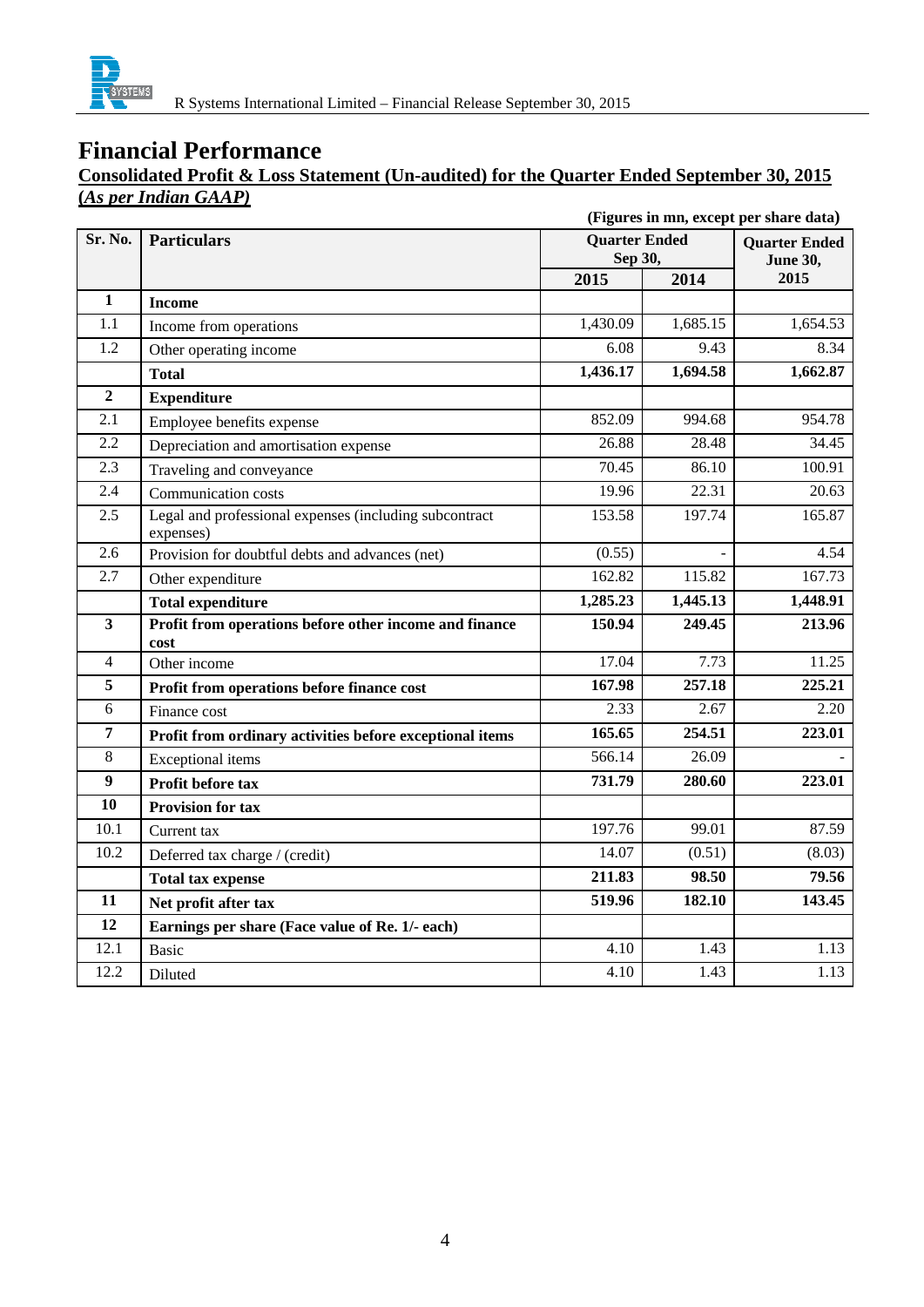

## **Consolidated Profit & Loss Statement (Un-audited) for the Nine Months Ended September 30, 2015 (***As per Indian GAAP)*

|                  | (Figures in mn, except per share data)                           |                                         |          |  |
|------------------|------------------------------------------------------------------|-----------------------------------------|----------|--|
| Sr. No.          | <b>Particulars</b>                                               | <b>Nine Month Ended</b><br>September 30 |          |  |
|                  |                                                                  | 2015                                    | 2014     |  |
| $\mathbf{1}$     | <b>Income</b>                                                    |                                         |          |  |
| 1.1              | Income from operations                                           | 4,592.48                                | 4,854.48 |  |
| $\overline{1.2}$ | Other operating income                                           | 23.65                                   | 43.95    |  |
|                  | <b>Total</b>                                                     | 4,616.13                                | 4,898.43 |  |
| $\overline{2}$   | <b>Expenditure</b>                                               |                                         |          |  |
| 2.1              | Employee benefits expense                                        | 2,767.99                                | 2,959.87 |  |
| 2.2              | Depreciation and amortisation expense                            | 107.22                                  | 83.84    |  |
| 2.3              | Traveling and conveyance                                         | 277.43                                  | 255.08   |  |
| 2.4              | Communication costs                                              | 59.61                                   | 66.35    |  |
| 2.5              | Legal and professional expenses (including subcontract expenses) | 469.79                                  | 533.83   |  |
| 2.6              | Provision for doubtful debts and advances (net)                  | 6.92                                    |          |  |
| 2.7              | Other expenditure                                                | 440.44                                  | 358.15   |  |
|                  | <b>Total expenditure</b>                                         | 4,129.40                                | 4,257.12 |  |
| $\mathbf{3}$     | Profit from operations before other income and finance cost      | 486.73                                  | 641.31   |  |
| $\overline{4}$   | Other income                                                     | 39.08                                   | 29.49    |  |
| 5                | Profit from operations before finance cost                       | 525.81                                  | 670.80   |  |
| 6                | Finance cost                                                     | 6.77                                    | 6.62     |  |
| $\overline{7}$   | Profit from ordinary activities before exceptional items         | 519.04                                  | 664.18   |  |
| 8                | <b>Exceptional</b> items                                         | 566.14                                  | 26.09    |  |
| $\boldsymbol{9}$ | Profit before tax                                                | 1,085.18                                | 690.27   |  |
| 10               | <b>Provision for tax</b>                                         |                                         |          |  |
| 10.1             | Current tax                                                      | 345.21                                  | 209.81   |  |
| 10.2             | Deferred tax charge / (credit)                                   | (5.43)                                  | 15.46    |  |
|                  | <b>Total tax expense</b>                                         | 339.78                                  | 225.27   |  |
| 11               | Net profit after tax                                             | 745.40                                  | 465.00   |  |
| 12               | Earnings per share (Face value of Re. 1/- each)                  |                                         |          |  |
| 12.1             | <b>Basic</b>                                                     | 5.87                                    | 3.66     |  |
| 12.2             | Diluted                                                          | 5.87                                    | 3.66     |  |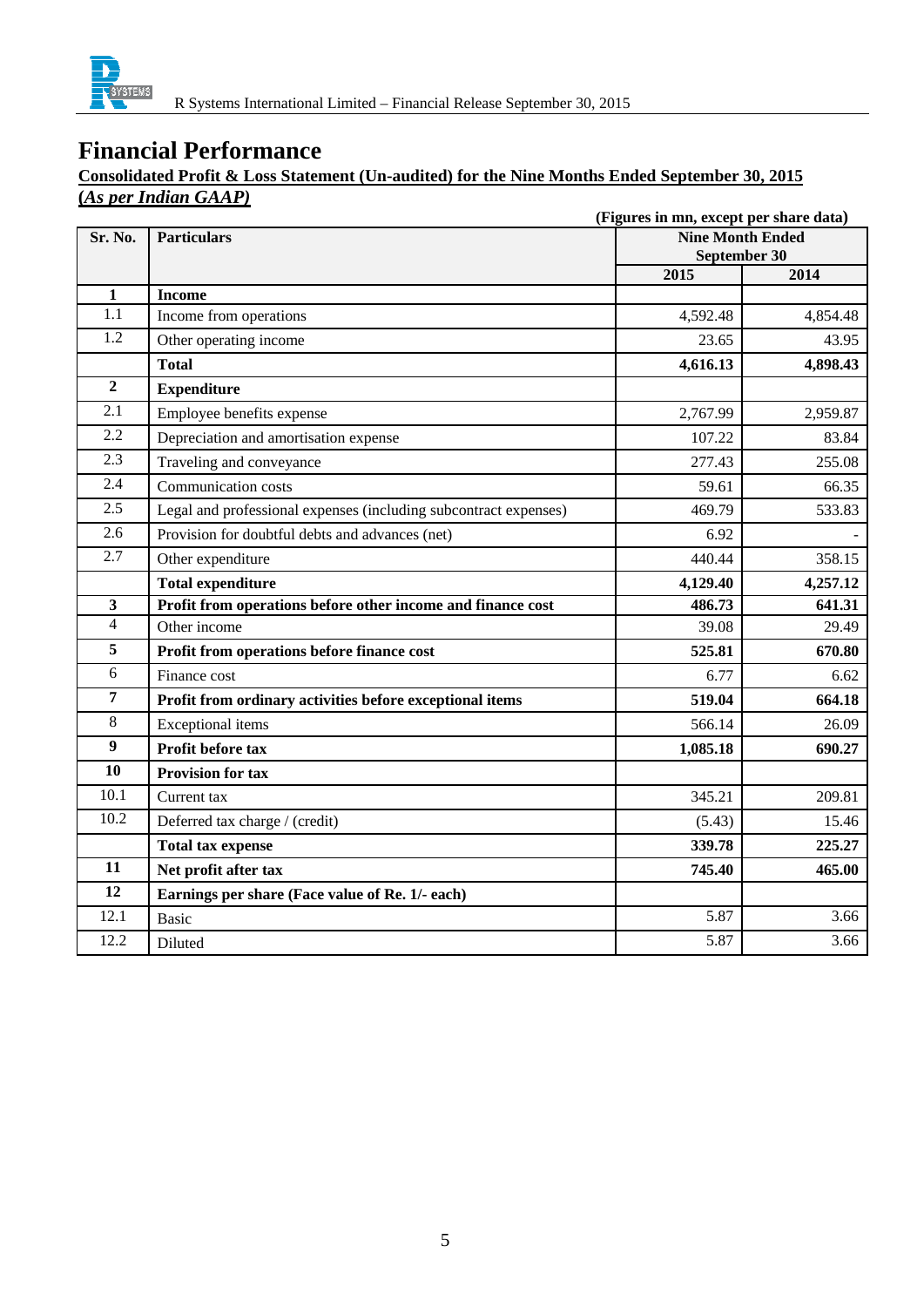

## **Consolidated Profit & Loss Statement (Un-Audited) for the Quarter Ended September 30, 2015**  *(Contribution Analysis Format; Basis Indian GAAP)*

| (Figures in mn, except per share data) |            |        |            |        |            |        |
|----------------------------------------|------------|--------|------------|--------|------------|--------|
| <b>Particulars</b>                     | Q3 2015    |        | Q3 2014    |        | Q2 2015    |        |
|                                        | <b>INR</b> | US\$   | <b>INR</b> | US\$   | <b>INR</b> | US\$   |
| <b>Revenues</b>                        | 1,430.09   | 21.93  | 1,685.15   | 27.81  | 1,654.53   | 26.10  |
| Cost of revenues                       | 929.06     | 14.25  | 1,047.14   | 17.28  | 1,058.84   | 16.70  |
| <b>Gross margin</b>                    | 501.03     | 7.68   | 638.01     | 10.53  | 595.69     | 9.40   |
|                                        | 35.03%     |        | 37.86%     |        | 36.00%     |        |
| SG & A                                 |            |        |            |        |            |        |
| Expenses                               | 331.33     | 5.08   | 369.36     | 6.10   | 357.55     | 5.63   |
|                                        | 23.17%     |        | 21.92%     |        | 21.61%     |        |
| <b>EBITDA</b>                          | 169.70     | 2.60   | 268.65     | 4.43   | 238.14     | 3.77   |
|                                        | 11.87%     |        | 15.94%     |        | 14.39%     |        |
| Depreciation and amortization          | 26.88      | 0.41   | 28.48      | 0.47   | 34.45      | 0.54   |
| Income from operations before          | 142.82     | 2.19   | 240.17     | 3.96   | 203.69     | 3.23   |
| exceptional items                      |            |        |            |        |            |        |
| Exceptional items                      | 566.14     | 8.91   | 26.08      | 0.43   |            |        |
| <b>Income from operations</b>          | 708.96     | 11.10  | 266.25     | 4.39   | 203.69     | 3.23   |
| Interest expense                       | (0.29)     | (0.01) | (0.26)     | (0.00) | (0.27)     | (0.01) |
| Other income (net)                     | 23.12      | 0.36   | 14.60      | 0.24   | 19.59      | 0.31   |
| Income before income tax               | 731.79     | 11.45  | 280.60     | 4.63   | 223.01     | 3.53   |
| Income tax provision                   | 211.83     | 3.31   | 98.50      | 1.63   | 79.56      | 1.26   |
| <b>Net earnings</b>                    | 519.96     | 8.14   | 182.10     | 3.00   | 143.45     | 2.27   |
| Earnings per share (Face value of Re.  |            |        |            |        |            |        |
| $1/-$ each)                            |            |        |            |        |            |        |
| <b>Basic</b>                           | 4.10       | 0.06   | 1.43       | 0.02   | 1.13       | 0.02   |
| Diluted                                | 4.10       | 0.06   | 1.43       | 0.02   | 1.13       | 0.02   |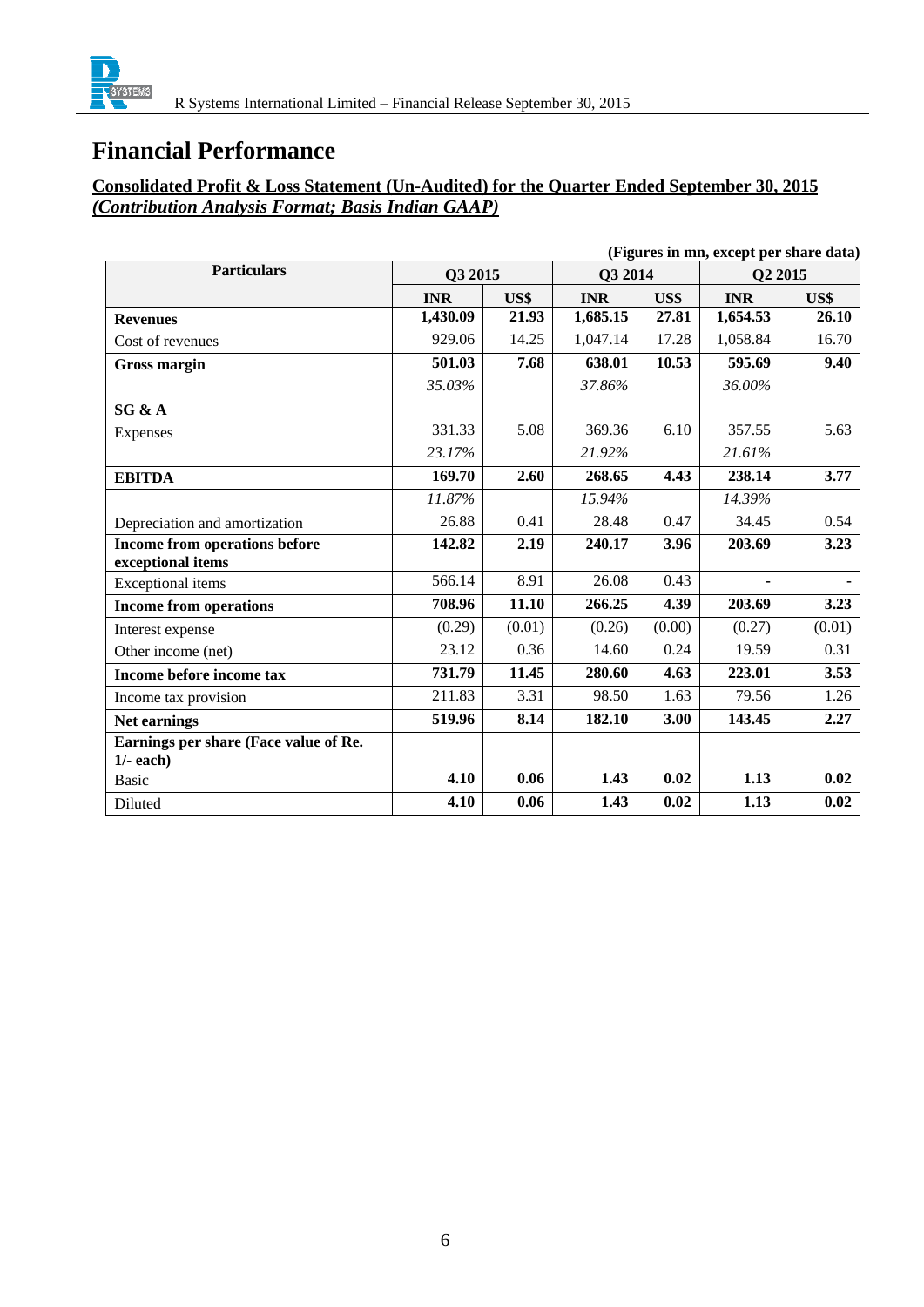

### **Consolidated Profit & Loss Statement (Un- audited) for the Nine Months Ended September 30, 2015**   *(Contribution Analysis Format; Basis Indian GAAP)*

| (Figures in mn, except per share data)             |               |        |               |        |
|----------------------------------------------------|---------------|--------|---------------|--------|
| <b>Particulars</b>                                 | Jan to Sep 15 |        | Jan to Sep 14 |        |
|                                                    | <b>INR</b>    | US\$   | <b>INR</b>    | US\$   |
| <b>Revenue</b>                                     | 4,592.48      | 72.26  | 4,854.48      | 79.97  |
| Cost of revenue                                    | 2,982.26      | 46.92  | 3,082.69      | 50.78  |
| <b>Gross margin</b>                                | 1,610.22      | 25.34  | 1,771.79      | 29.19  |
|                                                    | 35.06%        |        | 36.50%        |        |
| SG & A                                             |               |        |               |        |
| Expenses                                           | 1,045.91      | 16.46  | 1,092.17      | 17.99  |
|                                                    | 22.77%        |        | 22.50%        |        |
| <b>EBITDA</b>                                      | 564.31        | 8.88   | 679.62        | 11.20  |
|                                                    | 12.29%        |        | 14.00%        |        |
| Depreciation and amortization                      | 107.22        | 1.69   | 83.84         | 1.39   |
| Income from operations before exceptional<br>items | 457.09        | 7.19   | 595.78        | 9.81   |
| <b>Exceptional</b> items                           | 566.14        | 8.91   | 26.08         | 0.43   |
| <b>Income from operations</b>                      | 1,023.23      | 16.10  | 621.87        | 10.24  |
| Interest expense                                   | (0.79)        | (0.01) | (0.90)        | (0.01) |
| Other income (net)                                 | 62.74         | 0.99   | 69.31         | 1.14   |
| Income before income tax                           | 1,085.18      | 17.08  | 690.27        | 11.37  |
| Income tax provision                               | 339.78        | 5.35   | 225.27        | 3.71   |
| <b>Net earnings</b>                                | 745.40        | 11.73  | 465.00        | 7.66   |
| Earnings per share (Face value of Re. 1/- each)    |               |        |               |        |
| <b>Basic</b>                                       | 5.87          | 0.09   | 3.66          | 0.06   |
| Diluted                                            | 5.87          | 0.09   | 3.66          | 0.06   |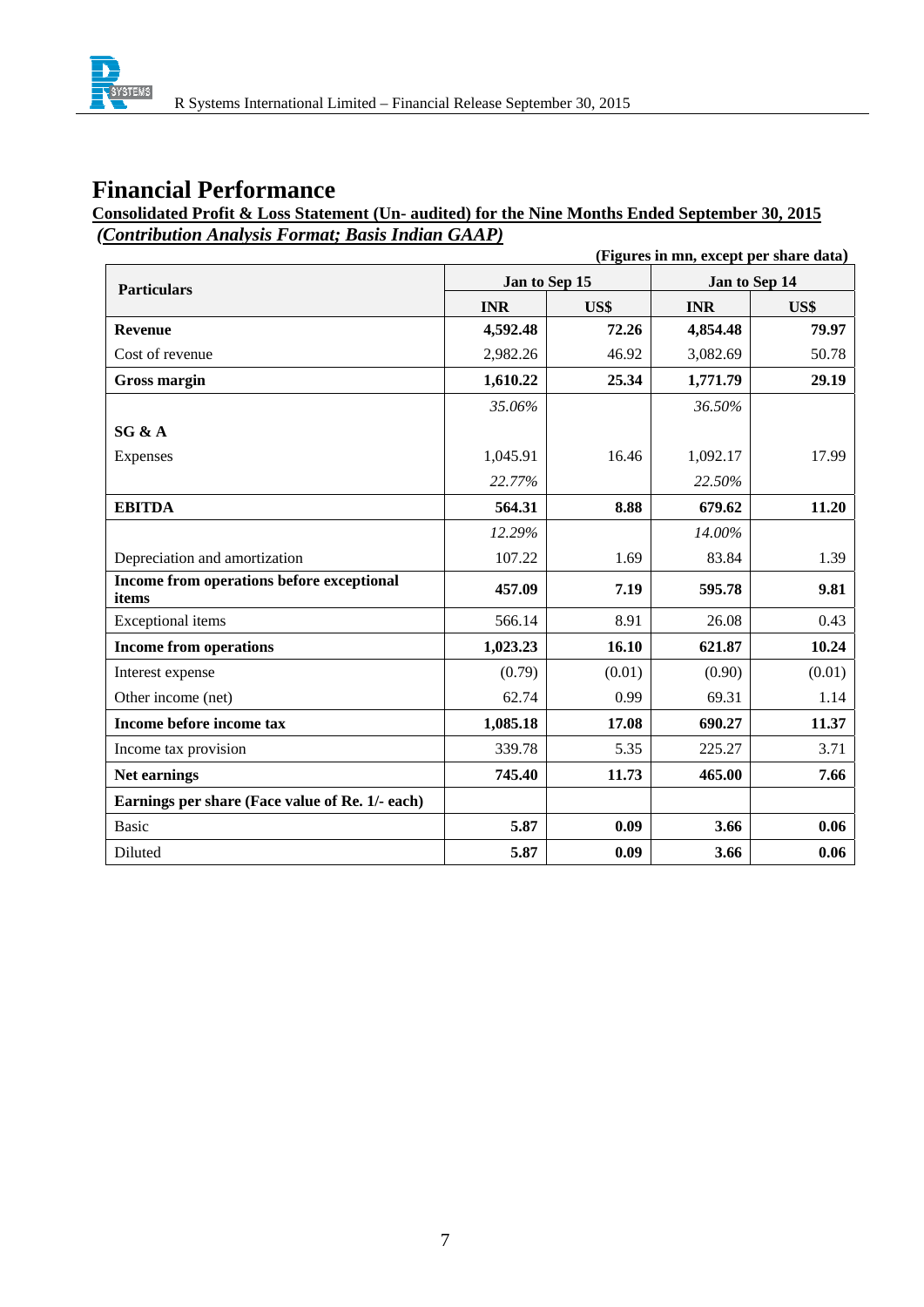

## **Consolidated Balance Sheet as at September 30, 2015 (As per Indian GAAP)**

| (Rs. in mn)                               |              |              |               |  |
|-------------------------------------------|--------------|--------------|---------------|--|
|                                           | As at        |              |               |  |
| <b>Particulars</b>                        | Sep 30, 2015 | Sep 30, 2014 | June 30, 2015 |  |
|                                           | (Unaudited)  | (Unaudited)  | (Unaudited)   |  |
| <b>EQUITY &amp; LIABILITIES</b>           |              |              |               |  |
| <b>Shareholders' Funds</b>                |              |              |               |  |
| Share capital                             | 126.13       | 126.63       | 126.13        |  |
| Reserves and Surplus                      | 2,075.88     | 2,246.35     | 1,587.15      |  |
| <b>Sub-Total Shareholder's Funds</b>      | 2,202.01     | 2,372.98     | 1,713.28      |  |
|                                           |              |              |               |  |
| <b>Minority interest</b>                  |              |              |               |  |
|                                           |              |              |               |  |
| <b>Non-current liabilities</b>            |              |              |               |  |
| Long-term borrowings                      | 8.84         | 5.62         | 5.08          |  |
| Other long term liabilities               | 161.88       | 4.48         | 158.42        |  |
| Long-term provisions                      | 67.79        | 85.32        | 64.74         |  |
| <b>Subtotal - Non-current liabilities</b> | 238.51       | 95.42        | 228.24        |  |
|                                           |              |              |               |  |
| <b>Current liabilities</b>                |              |              |               |  |
| Trade payables                            | 462.29       | 486.83       | 499.83        |  |
| Other current liabilities                 | 323.33       | 225.13       | 523.36        |  |
| Short-term provisions                     | 308.03       | 389.01       | 748.76        |  |
| <b>Subtotal- Current Liabilities</b>      | 1,093.65     | 1,100.97     | 1,771.95      |  |
| <b>TOTAL - EQUITY AND LIABILITIES</b>     | 3,534.17     | 3,569.37     | 3,713.47      |  |
|                                           |              |              |               |  |
| <b>ASSETS</b>                             |              |              |               |  |
| <b>Non-current assets</b>                 |              |              |               |  |
| <b>Fixed assets</b>                       | 304.00       | 446.95       | 370.51        |  |
| Goodwill on consolidation                 | 565.43       | 285.82       | 530.31        |  |
| Non-current investments                   | 290.82       | 0.03         | 0.03          |  |
| Deferred tax assets (net)                 | 49.01        | 39.86        | 63.62         |  |
| Long-term loans and advances              | 60.42        | 73.67        | 63.73         |  |
| Other non-current assets                  | 70.09        | 73.22        | 77.63         |  |
| <b>Subtotal - Non- current assets</b>     | 1,339.77     | 919.55       | 1,105.83      |  |
|                                           |              |              |               |  |
| <b>Current assets</b>                     |              |              |               |  |
| <b>Current Investment</b>                 | 118.01       | 18.00        |               |  |
| Trade receivables                         | 887.35       | 1,121.87     | 1,081.28      |  |
| Cash and bank balance                     | 855.66       | 1,081.29     | 1,097.94      |  |
| Short-term loans and advances             | 198.60       | 163.93       | 242.24        |  |
| Other current assets                      | 134.78       | 264.73       | 186.18        |  |
| <b>Subtotal - Current Assets</b>          | 2,194.40     | 2,649.82     | 2,607.64      |  |
| <b>TOTAL - ASSETS</b>                     | 3,534.17     | 3,569.37     | 3,713.47      |  |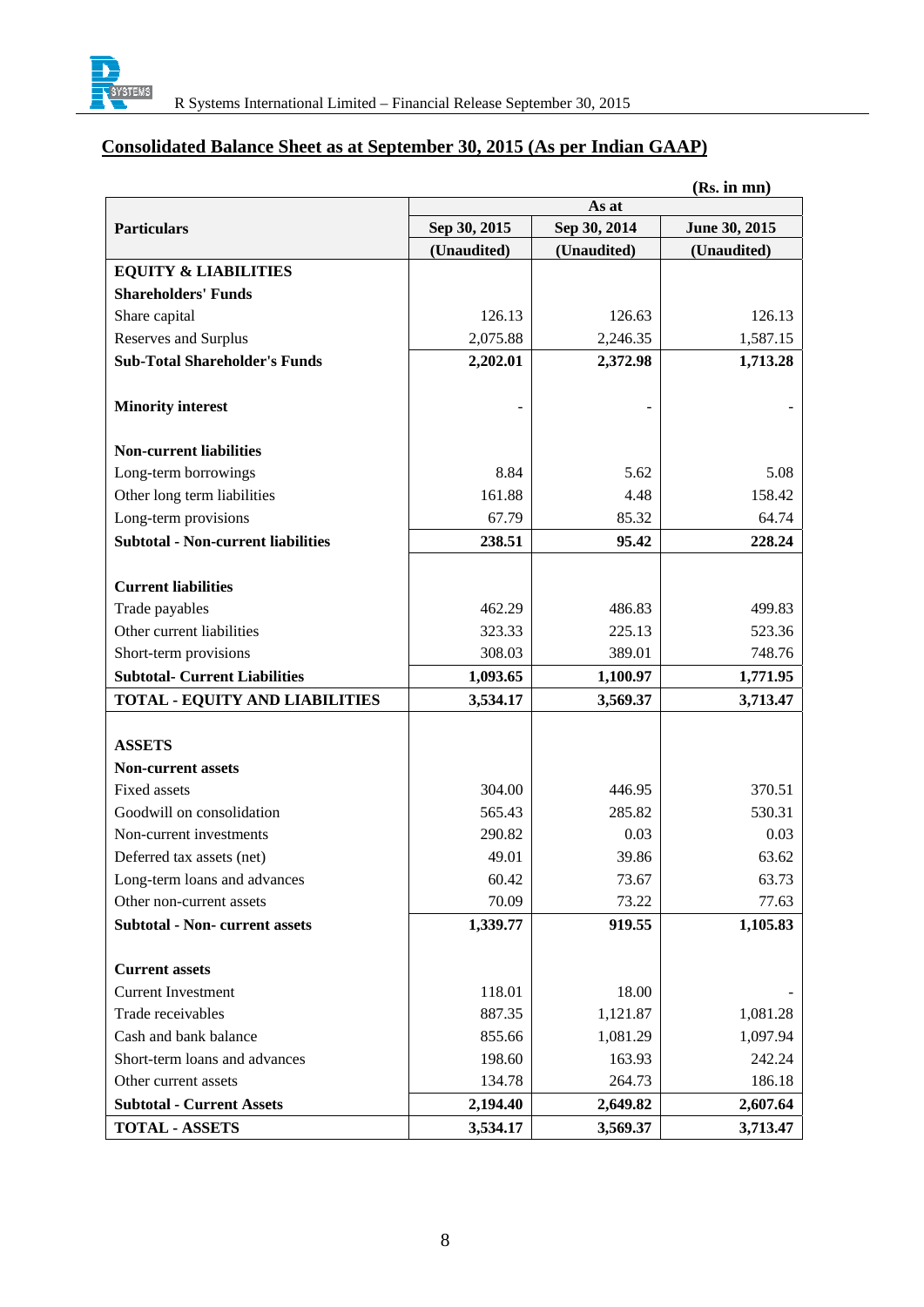

# **Consolidated Operational Data (Un-audited)**

|                                    | <b>Quarter ended</b> |            |                    |  |
|------------------------------------|----------------------|------------|--------------------|--|
| <b>Profitability in Percentage</b> | Sep 30, 15           | Sep 30, 14 | <b>June 30, 15</b> |  |
|                                    |                      |            |                    |  |
| Revenues                           | 100.00               | 100.00     | 100.00             |  |
| Gross margin                       | 35.03                | 37.86      | 36.00              |  |
| SG & A                             | 23.17                | 21.92      | 21.61              |  |
| <b>EBITDA</b>                      | 11.87                | 15.94      | 14.39              |  |
| $EBT^*$                            | 51.17                | 16.65      | 13.48              |  |
| $PAT$ <sup>#</sup>                 | 36.36                | 10.81      | 8.67               |  |

# including exceptional items

| <b>Revenue from Top 10 Clients</b> | <b>Quarter ended</b> |            |                    |  |
|------------------------------------|----------------------|------------|--------------------|--|
|                                    | Sep 30, 15           | Sep 30, 14 | <b>June 30, 15</b> |  |
|                                    |                      |            |                    |  |
| Top 10 Clients                     | 34.35%               | 32.18%     | 29.52%             |  |
| Top 5 Clients                      | 21.95%               | 20.78%     | 18.67%             |  |
| Top 3 Clients                      | 15.34%               | 15.35%     | 13.09%             |  |
| <b>Largest Client</b>              | 7.12%                | 6.62%      | 5.72%              |  |

| <b>Revenues by Geographies</b> | <b>Quarter ended</b> |            |                    |  |
|--------------------------------|----------------------|------------|--------------------|--|
|                                | Sep 30, 15           | Sep 30, 14 | <b>June 30, 15</b> |  |
|                                |                      |            |                    |  |
| <b>USA</b>                     | 61.21%               | 58.47%     | 51.49%             |  |
| Europe                         | 13.82%               | 21.11%     | 16.19%             |  |
| SEAC (South East Asia)         | 17.91%               | 8.76%      | 17.18%             |  |
| India                          | 2.28%                | 7.12%      | 8.00%              |  |
| Others                         | 4.78%                | 4.54%      | 7.14%              |  |
| <b>Total</b>                   | 100.00%              | 100.00%    | 100.00%            |  |

|                                  | <b>Quarter ended</b> |            |                    |  |
|----------------------------------|----------------------|------------|--------------------|--|
| Utilization (excluding trainees) | Sep 30, 15           | Sep 30, 14 | <b>June 30, 15</b> |  |
|                                  |                      |            |                    |  |
| Onsite                           | 81.50%               | 79.44%     | 79.24%             |  |
| Offshore                         | 74.73%               | 75.99%     | 72.52%             |  |
| <b>Blended</b>                   | 76.15%               | 76.84%     | 73.57%             |  |

| <b>Utilization (including trainees)</b> | <b>Quarter ended</b> |            |                    |  |
|-----------------------------------------|----------------------|------------|--------------------|--|
|                                         | Sep 30, 15           | Sep 30, 14 | <b>June 30, 15</b> |  |
|                                         |                      |            |                    |  |
| Onsite                                  | 81.50%               | 79.44%     | 79.24%             |  |
| Offshore                                | 70.49%               | 70.84%     | 67.63%             |  |
| Blended                                 | 72.69%               | 72.83%     | 69.33%             |  |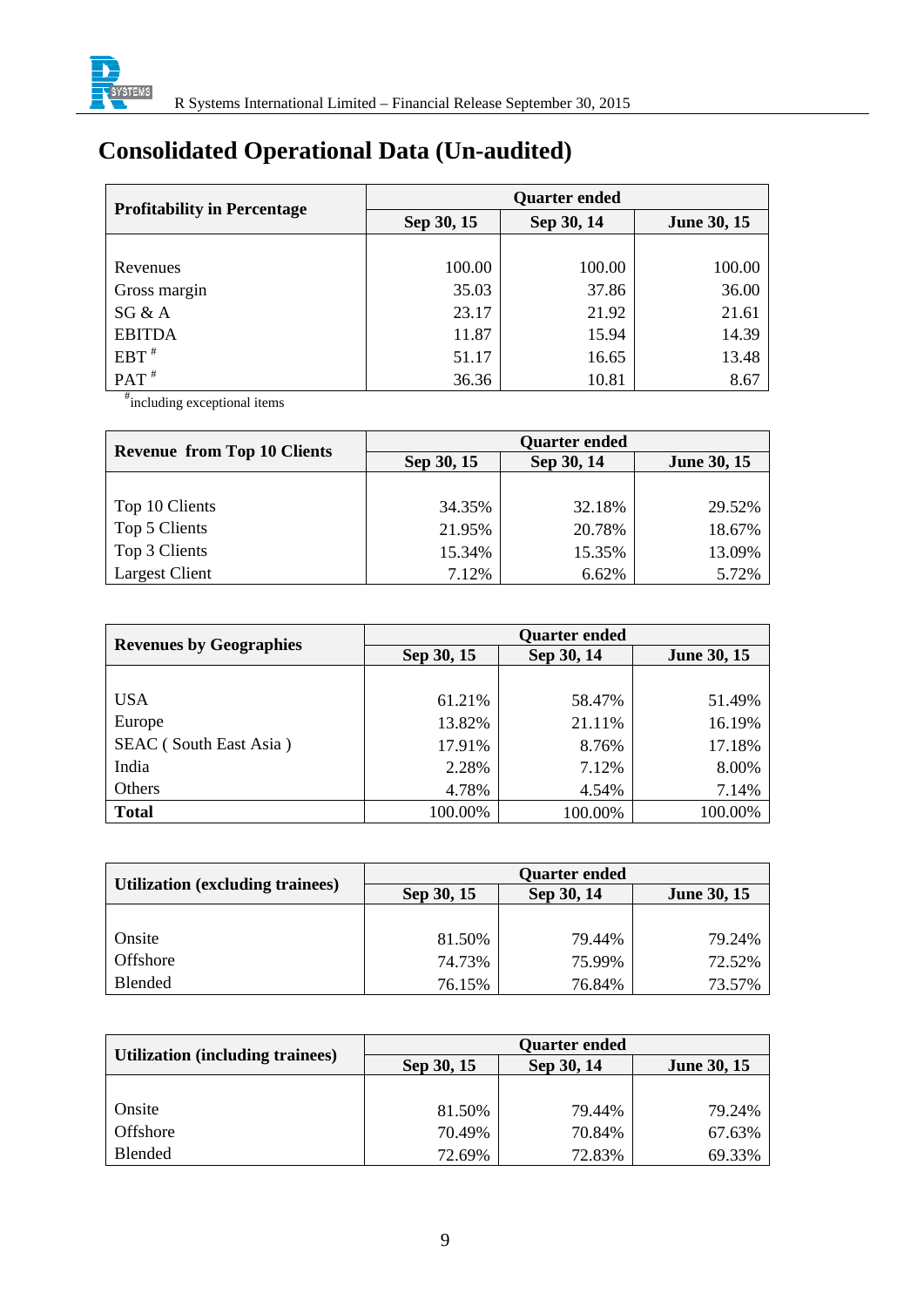

# **Consolidated Operational Data (Un-audited)**

|                          | As at      |            |                                           |  |
|--------------------------|------------|------------|-------------------------------------------|--|
| <b>Human resources</b>   | Sep 30, 15 | Sep 30, 14 | June 30, 15 <sup><math>\land</math></sup> |  |
| <b>Technical</b>         | 1,748      | 2,334      | 2,428                                     |  |
| <b>Software services</b> |            |            |                                           |  |
| Onsite                   | 326        | 333        | 318                                       |  |
| Offshore                 | 1,009      | 1,360      | 1,657                                     |  |
| <b>BPO</b>               |            |            |                                           |  |
| Offshore                 | 325        | 297        | 304                                       |  |
| Onsite                   | 9          | 205        | 10                                        |  |
| <b>Trainees</b>          | 79         | 139        | 139                                       |  |
| <b>Support</b>           | 286        | 386        | 369                                       |  |
| <b>Total count</b>       | 2,034      | 2,720      | 2,797                                     |  |

^ Includes 755 technical and 83 support associates pertaining to Indus Business Unit. **(**Rs. in mn, except DSO)

|                               | As At      |            |                    |  |  |
|-------------------------------|------------|------------|--------------------|--|--|
| <b>Key Balance Sheet Data</b> | Sep 30, 15 | Sep 30, 14 | <b>June 30, 15</b> |  |  |
| Receivable                    | 887.35     | 1,121.87   | 1,081.28           |  |  |
| Receivable in days ("DSO")    | 43         | 52         | 43                 |  |  |
| Total cash and bank balance   | 922.24     | 1,169.80   | 1,167.71           |  |  |
| Fixed assets                  | 304.00     | 446.95     | 370.51             |  |  |
| Shareholders' funds           | 2,202.01   | 2,372.98   | 1,713.28           |  |  |

| <b>Development/Service Centres Location</b> | As on Sep 30, 2015  |              |
|---------------------------------------------|---------------------|--------------|
|                                             | Covered areas in sq | No. of seats |
|                                             | ft.                 |              |
| India                                       |                     |              |
| Noida                                       | 76,980              | 1,432        |
| Chennai                                     | 1,100               | 26           |
|                                             | 78,080              | 1,458        |
| <b>USA</b>                                  |                     |              |
| Sacramento, CA                              | 9,500               | 60           |
| Salt Lake City, Utha                        | 13,800              | 117          |
|                                             | 23,300              | 177          |
| <b>South East Asia</b>                      |                     |              |
| Singapore                                   | 8,054               | 91           |
| Malaysia                                    | 6,048               | 52           |
| Thailand                                    | 592                 | 6            |
| Indonesia                                   | 1,109               | 12           |
|                                             | 15,803              | 161          |
| <b>Europe</b>                               |                     |              |
| Romania                                     | 14,090              | 126          |
| Poland                                      | 7,908               | 65           |
| Moldova                                     | 3,398               | 48           |
|                                             | 25,396              | 239          |
| <b>Total</b>                                | 142,579             | 2,035        |